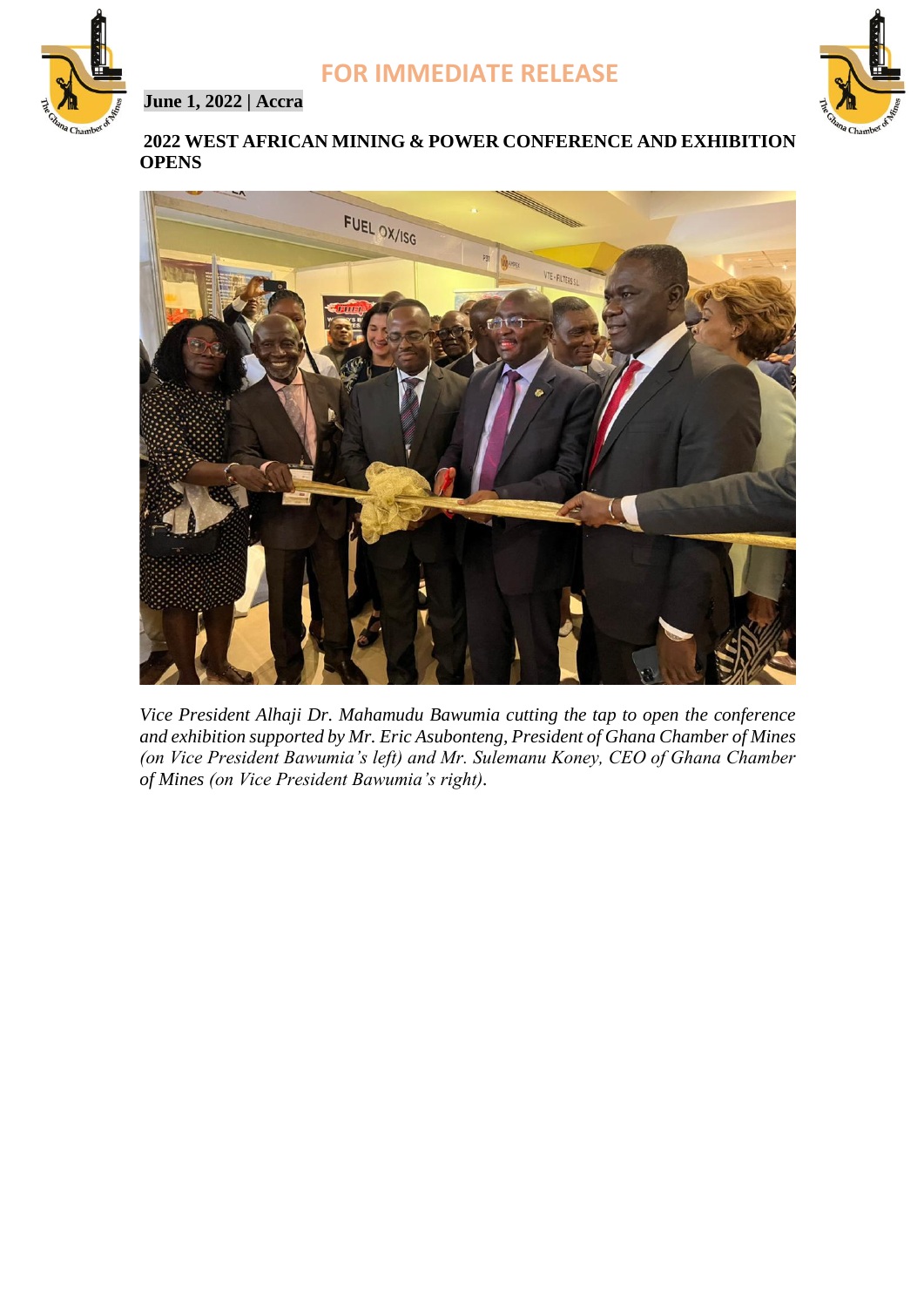

# **FOR IMMEDIATE RELEASE**





*A group photograph after the opening ceremony*

The 2022 West African Mining & Power Conference and Exhibition (WAMPOC/WAMPEX 2022) has commenced with about 150 exhibitors from mining and power sectors all over the world.

The two-day conference and three-day exhibition will bring together strategic private and public industry stakeholders to discuss and debate the drive for sustainable investment opportunities in West Africa.

Also, the technical workshops and extended networking and B2B matchmaking opportunities, WAMPEX/WAMPOC offer the widest range of mining and power suppliers and technologies in the region, with over 80 exhibitors from 16 countries.

In addition to increased government involvement, this year WAMPEX and WAMPOC boast the support of ECOWAS Federation of Chambers of Mines (EFEDCOM) who will also be hosting their General Assembly during the event.

The conference is under the theme 'Advancing a legacy of sustainable and responsible mining through innovation and partnership*'.*

Speaking at the opening ceremony, Chief Executive Officer of the Ghana Chamber of Mines, Mr. Sulemanu Koney stated that the "catalytic role of mining is only realizable whenever we are able to optimise the linkages between the mining industry and the nonmineral economy"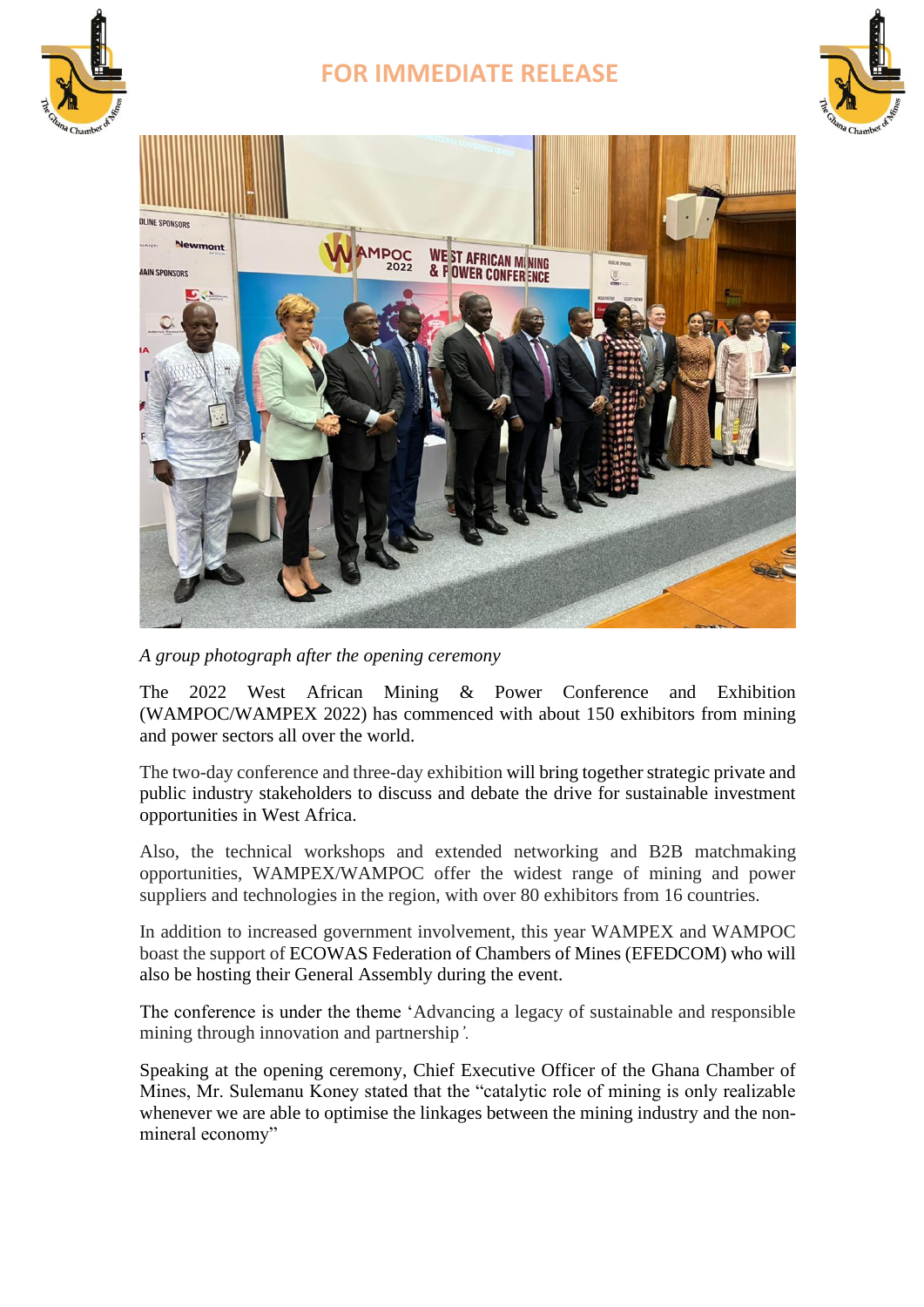



Mr. Koney noted that the mining was about development and a catalyst for socioeconomic development.



Mr. Koney added that "for as we have always said, "if it is not grown, it is mined" and further, agriculture needs the farm implements and fertilizers which are key outputs of mining to be viable. At the same time, we are of the firm belief that mining is about development and indeed a catalyst for socio economic and sustainable development."

According to him, the deliberations at WAMPOC/WAMPEX 2022 would elicit solutions to some of the challenges facing the mining and energy sectors, especially in West Africa.

President of the Ghana Chamber of Mines, Mr. Eric Asubonteng who chaired the opening ceremony in a brief remark said the West African Mining and Power Exhibition and Conference brings them together to share ideas on how to improve our industry, adopt new innovations and technologies as well as prospect for new opportunities.

Mr. Asubonteng added that "our aspiration as a Chamber is to position Ghana as the mining support services hub in West Africa and work closely with our partners across the world. Hence, having this event is a great opportunity in realizing that aspiration."

Opening the conference, Vice President Alhaji Dr. Mahamudu Bawumia called on major players in the mining industry to work towards the emergence of a mining index on the stock exchange

Vice President Bawumia said "this will require deep collaboration among the local stock exchanges (Ghana Stock Exchange in Ghana), their regulators (in Ghana the Securities and Exchange Commission), as well as mining firms to incentivise Ghanaians to own listed greenfield exploration projects as the upside on such investments tend to be higher".

Vice President Bawumia observed with concern how Africa had failed to realize the full benefits of its mineral resources despite producing billions of tonnes of minerals over the past years totaling hundreds of billions of dollars

He said, "I am told for instance that in 2019 alone, Africa produced almost one billion tonnes of minerals of various kinds totaling some US\$406bn".

"The United Nations sources indicate that, Africa hosts about 30 percent of the world's mineral reserves, 12 percent of the world's oil and 8 percent of the world's natural gas reserves.

"The continent also holds 40 percent of the world's gold and up to 90 percent of its chromium and platinum – both valuable metals".

Vice President Bawumia pointed out that although the availability of resources on the continent was important, the over-riding aim was to ensure that there was a carefully balanced mechanism to ensure that the resources of the state benefitted the owners of the resource.

## **BACKGROUND**

WAMPOC/WAMPEX commenced in 1994 and has become a major forum attracting mining and power professionals from more across the globe, making it one of the most